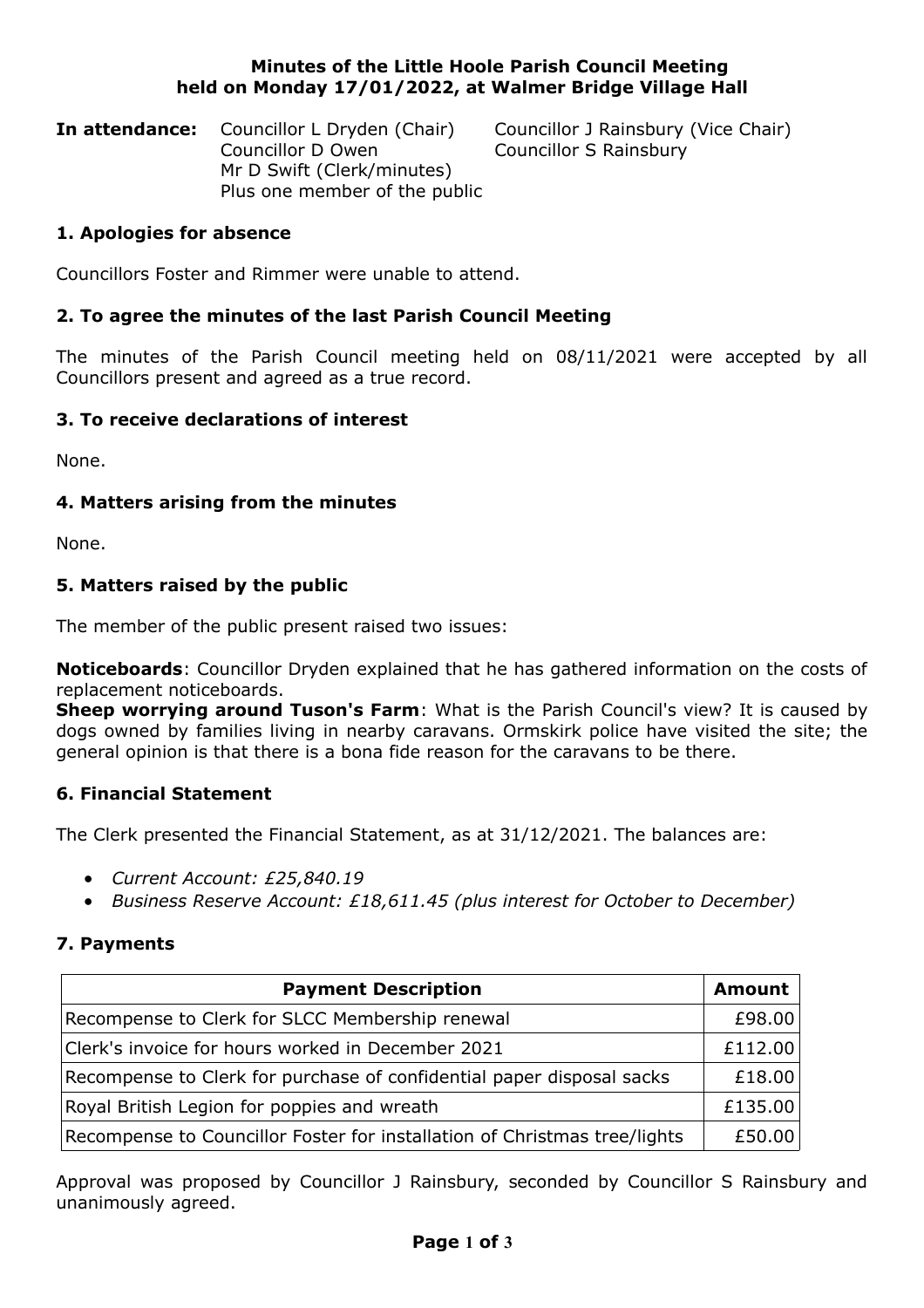## **8. Payments approved by email and retrospectively noted**

With no Parish Council meeting in December 2021, it was necessary for the payments shown below to be approved by email. The payments were retrospectively noted in the meeting.

| <b>Payment Description</b>                                              | <b>Amount</b> |
|-------------------------------------------------------------------------|---------------|
| Grant to PCC Hoole Parish Church                                        | £5000.00      |
| Walmer Bridge Village Hall for room hire                                | £55.00        |
| Auldene Garden Tools Ltd for lawnmower service                          | £226.65       |
| Recompense to Councillor Foster for purchase of Christmas trees         | £260.00       |
| Clerk's invoice for hours worked in November 2021                       | £160.00       |
| Unity Trust Bank for quarterly bank charges (collected by Direct Debit) | £18.00        |
| Elan City Ltd for supply of SPID and related items                      | £2996.39      |

## **9. Register of interests for Parish Councillors**

No pecuniary interests were declared by the Councillors present. *The Clerk will ask for confirmation from Councillors Foster, Rimmer and Wilcock by email before submitting the response to South Ribble Borough Council (SRBC).*

## **10. Lengthsman update**

After some discussion, it was agreed that: a. *the Parish Council will review and amend the contract for the Lengthsman. b. The Clerk will issue the revised contract to the candidates and await their responses.* The new Lengthsman will be appointed with effect from April 2022.

#### **11. SPID update**

Councillor Dryden will contact Lancashire County Council to have the SPID moved to another location within the Parish. This was proposed by Councillor J Rainsbury, seconded by Councillor Dryden and unanimously agreed.

## **12. Noticeboards**

Councillor Dryden outlined that he has obtained quotes for different styles of noticeboard. After some discussion, it was agreed for the Parish Council to consider one of 2 options:

- A single aluminium noticeboard to be installed near to the Spar store
- 2 aluminium noticeboards to be installed: one near to the Spar store and the other near to Walmer Bridge Inn

*The Clerk will email all Parish Councillors for their preferred choice.*

## **13. Future projects**

There was some general discussion about possible use of Parish precept finance. Ideas can be brought to future Parish Council meetings for consideration.